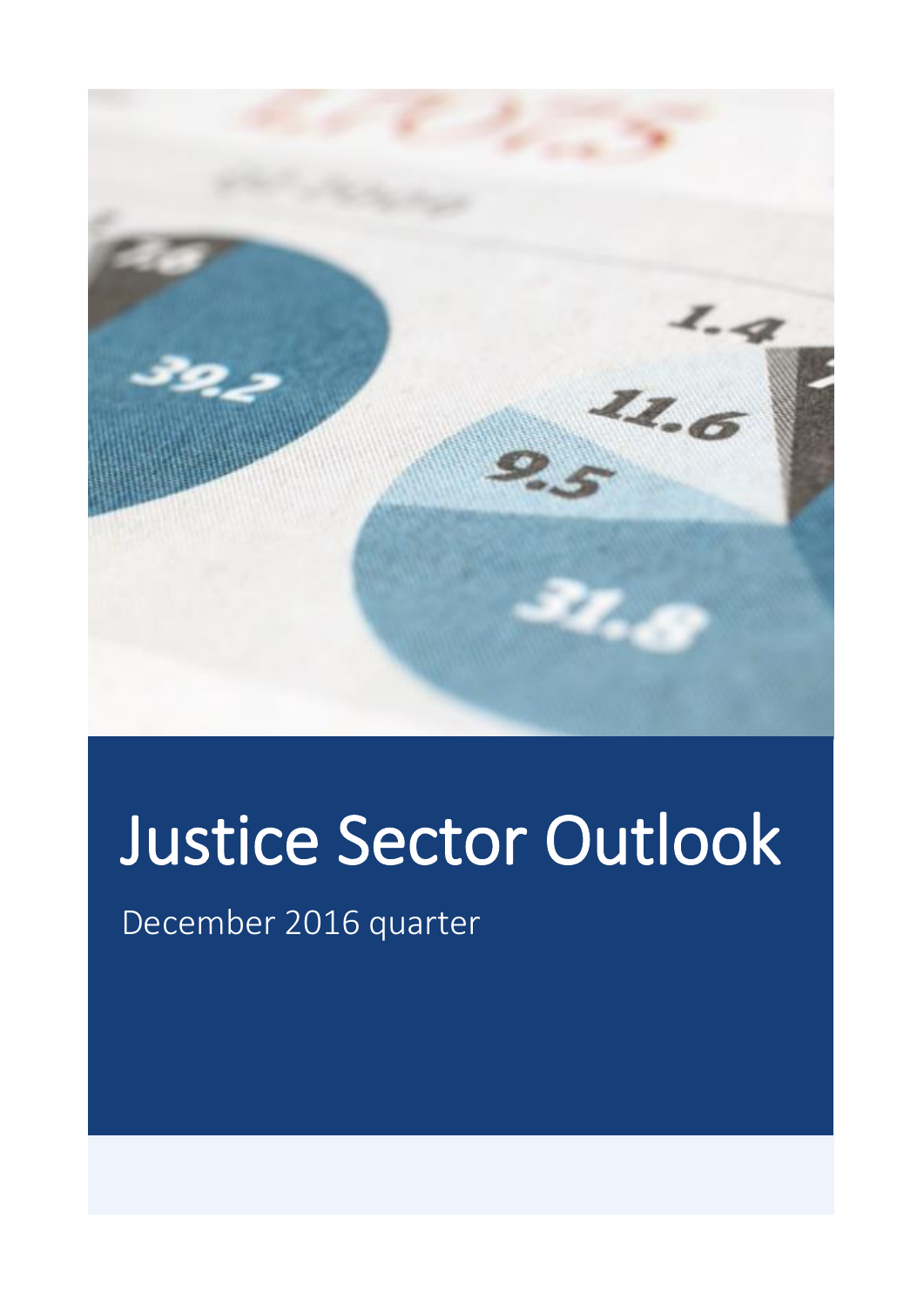### **Contents**

| Summary of the December quarter                    | $\mathbf 1$    |
|----------------------------------------------------|----------------|
| Environmental factors are mixed                    | 2              |
| Emerging risks of upwards pipeline pressures       | 3              |
| Criminal justice pipeline                          | $\overline{4}$ |
| Police proceedings have risen                      | 5              |
| Court volumes are rising, especially serious cases | 6              |
| Crown Law case volumes will rise slowly            | 7              |
| Legal aid expenditure is projected to rise         | 8              |
| Court-imposed fines are down slightly              | 10             |
| Numbers of community sentences will rise slowly    | 11             |
| Prison population continues to rise                | 13             |
| Glossary of terms                                  | 15             |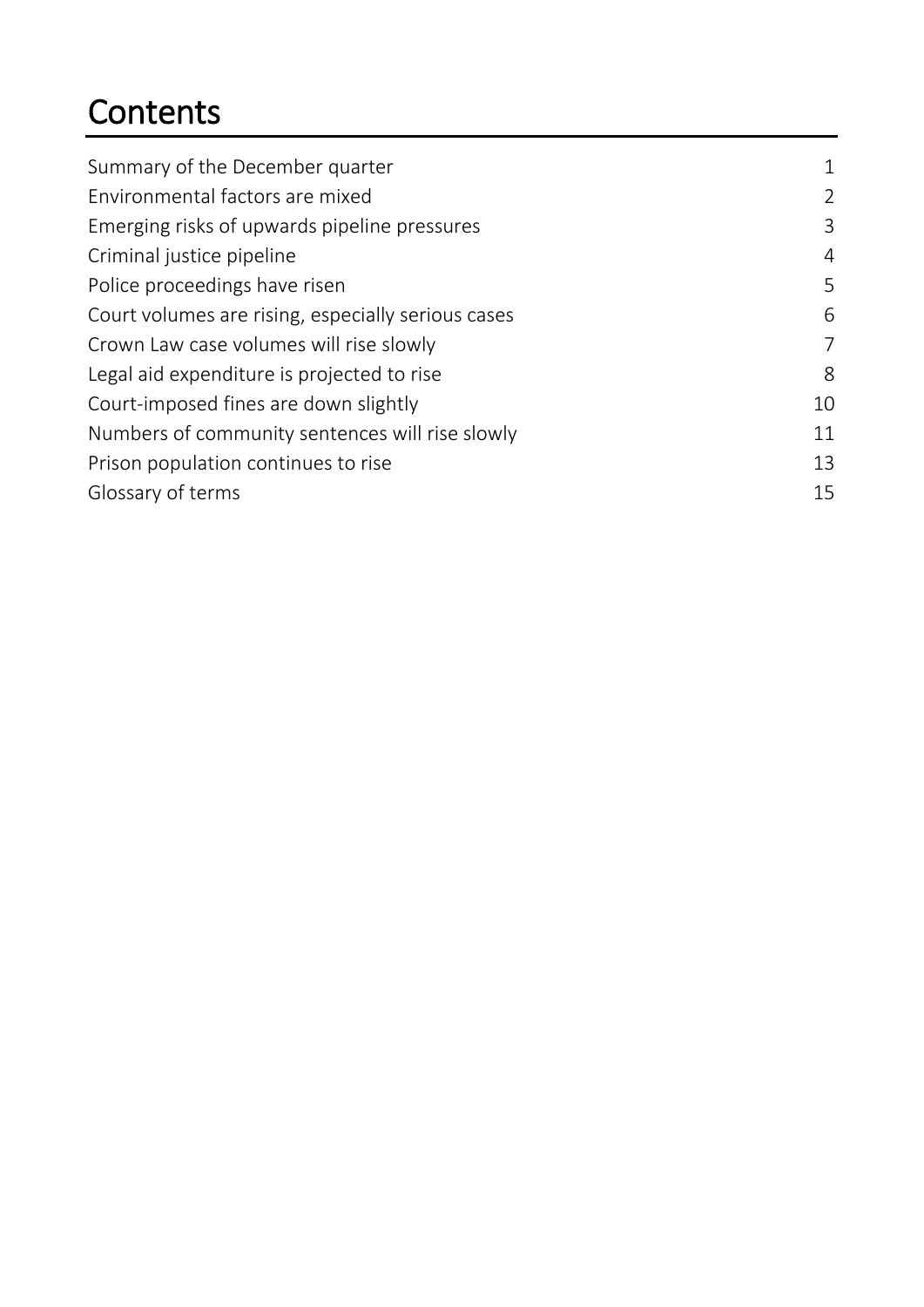# <span id="page-2-0"></span>Summary of the December quarter

### Prison population continues to rise

The falls in crime rates, prosecutions, and court cases experienced since 2009 have levelled off, and some offence groups have begun to rise from long term lows. It is difficult to precisely identify whether this is due to more serious crime, or to changes in how the justice system responds to crime. The prison population has risen faster than previously projected, and this growth is expected to continue.

The reasons for the increased prison population are complex and numerous, but identifiable contributing factors include:

- More people being prosecuted for serious charges.
- A greater focus on domestic violence across the system, with new legislation being introduced in 2017.
- Increased use of custodial remand, especially resulting from the Bail Amendment Act 2013.
- Longer remand periods, reflecting in part the increasing number of serious charges in the Courts.

Some of these factors caused the remand population to grow significantly over the past two years. There was also an increase in the sentenced population. These past trends, and the continued growth that is now projected, are putting considerable pressure on prison capacity.

This report includes updated forecasts covering 2016-2026 for both custodial and community sentences.

#### Inflows to the pipeline have increased, especially for serious charges

After five years of falling steeply, court inflows levelled off and have now started to rise slowly. Much of the rise has been in serious charges, especially for domestic violence offences due to greater focus in that area. We expect a continuing rise in the volume of prosecutions.

### Crown Law volumes have increased only slightly

The number of cases involving Crown Law has so far increased slightly. The new forecast, covering 2017- 2021, projects Crown Law case volumes to rise as the 2017 changes in police numbers and domestic violence legislation begin to have an effect.

#### Legal aid expenditure is higher than recent years

Legal aid expenditure is higher than in recent years, mainly due to rising criminal court volumes and more serious charges. This report includes updated legal aid expenditure forecasts covering 2016-2021.

#### The trend towards more serious sentence types continues

As a proportion of all sentences, imprisonment and community-based sentences have increased. This reflects an increasing focus on serious cases, particularly serious violence, while less serious offences are being resolved through alternative (non-Court) means. Where sentences are imposed, the lengths imposed are mostly flat.

### Court imposed fines are expected to fall gradually

The total dollar amount of court-imposed fines has decreased markedly since peaking in 2009, but is now levelling off. The use of monetary penalties is forecast to continue to decline gradually.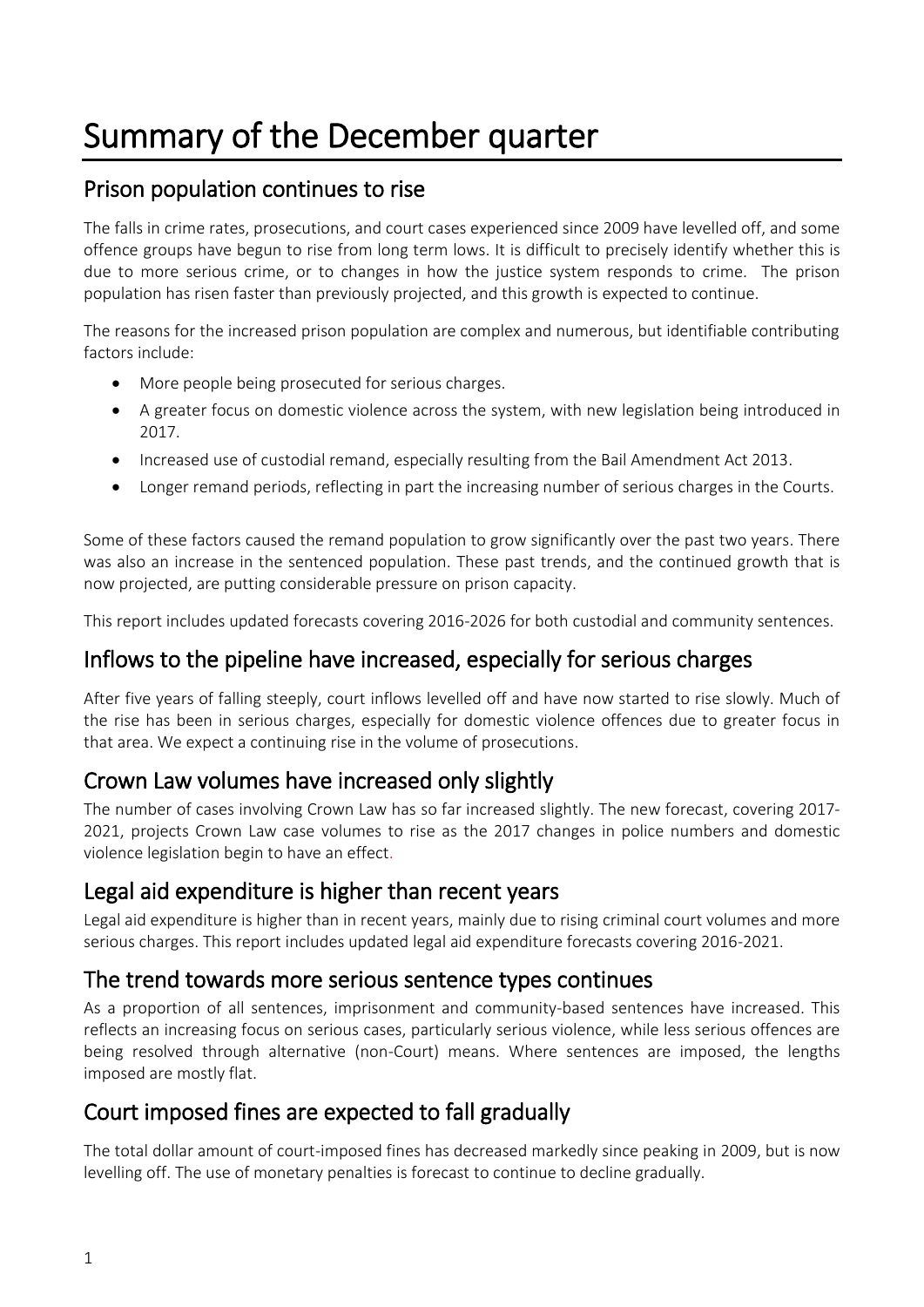### <span id="page-3-0"></span>Environmental factors are mixed

Crime is often associated with factors such as alcohol abuse, poor mental health, unstable employment, care and protection history, and educational under-achievement. The impact of these (often interacting) broad environmental factors is complex and impossible to quantify with any precision. In addition, not all incidents are reported to Police: the New Zealand Crime and Safety Survey (2014) estimated that 31% of crime with victims is reported to police.

Recorded crime started to rise from 2015 after a long period of decline. This rise is concentrated in violent offending, burglary, drugs and breaches of bail and court orders. It is difficult to precisely identify whether, or to what extent, this rise in recorded crime is due to increases in crime in society, a change in reporting practice, or changes in how the justice system is detecting and responding to crime.

However, once crime is identified, the subsequent impact on the criminal justice pipeline depends on operational and legislative drivers that influence:

- choices that the justice sector makes about how to deal with offenders, and
- time taken to travel through the pipeline.

The impact of these drivers is generally easier to quantify as they often have identified target groups of offenders and also start and end dates. The current operational and legislative drivers that are shaping the outlook are:

- Substantial increase in serious cases flowing into the courts. This includes the impact of greater focus on family violence, and further growth is expected over the next few years.
- Bail Amendment Act 2013. The intended focus of this legislation was to increase the likelihood of custodial remand for serious and repeat offenders committing specified offences. The impact has actually spread across a wider range of offences, with remand rates increasing in less serious offence categories. The current estimated change in the prison population is +400-500.
- New Domestic Violence legislation. Decisions about reforms were announced in September 2016 and a bill was introduced in March 2017. These changes are expected to increase Court volumes and legal aid expenditure. The estimated impact on the prison population is +400.
- **Extra police numbers.** There is a proposal to increase the number of front line police officers and support staff.. We estimate the impact on the prison population to be +400.
- Three strikes: the impact on the prison population is projected to be  $+$  200.
- Restorative justice. An increase in the use of restorative justice, following legislative changes in December 2014, means some offenders remain in custodial remand for longer while the restorative justice process is completed. The estimated impact on the prison population is +150.
- Offenders deported from Australia. Changes in Australian law are increasing the number of offenders deported from Australia. The eventual estimated change in the prison population is +100.
- Parole Amendment Act 2014. The amendment removed the 10-year limit on monitoring of child sex offenders after the end of prison sentences and allowed for deferral of parole hearings. The eventual estimated change in the prison population is +100.
- Legal aid reforms. Criminal legal aid fees are to increase in stages over the next three years. Few historic Waitangi Tribunal claims remain to be completed; as these come to an end, contemporary claims will rise, but these are expected to be less costly.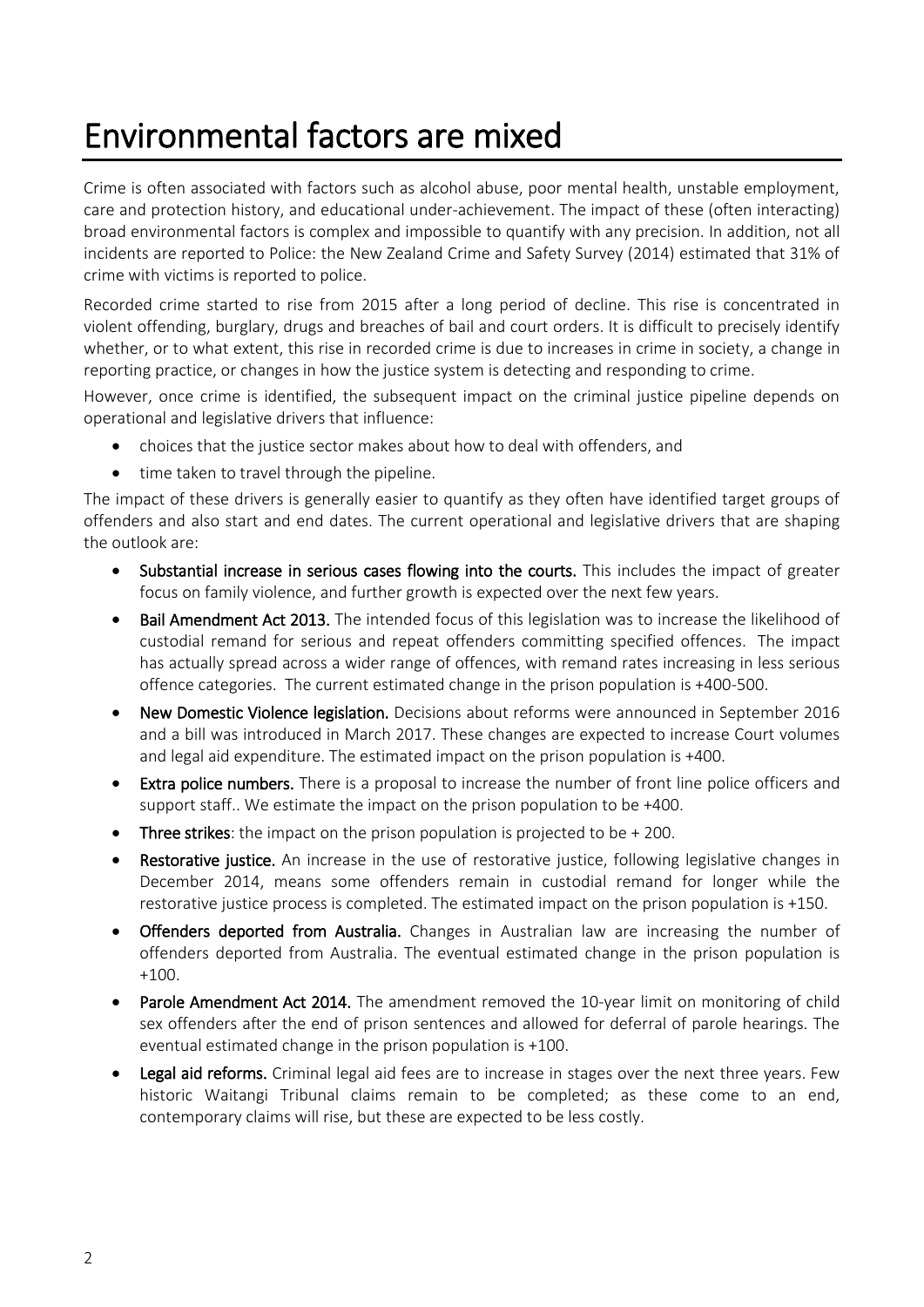### <span id="page-4-0"></span>Emerging risks of upwards pipeline pressures

Risks that are currently emerging across the criminal justice pipeline are:

- The potential that the increase in the number of serious Court cases seen in 2016 will continue. This will especially affect criminal legal aid expenditure and the remand and sentenced prison population.
- The potential that expenditure on family legal aid could increase with the greater focus on family violence.
- The uncertain impact of the 'third strike' provisions. The first 'third strike' case was heard in the December quarter. The full provisions in regard to serving the sentence without parole were not enforced, though other third strike cases are coming up. The impact of the legislation is currently still small.

These risks are being monitored and will be updated in the next quarterly outlook report.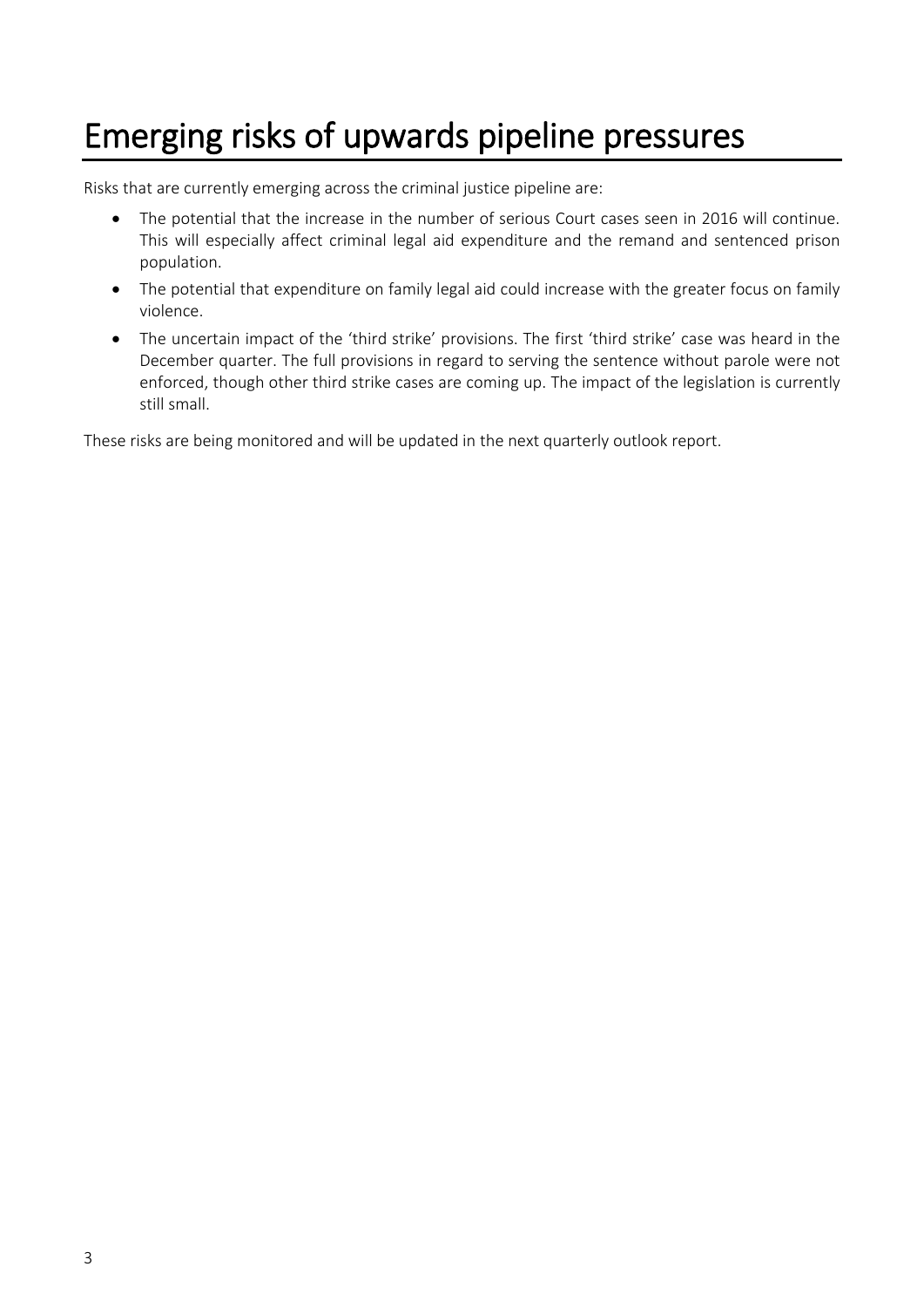### <span id="page-5-0"></span>Criminal justice pipeline

### Counts of unique offenders in the criminal justice pipeline

12 months to December 2016

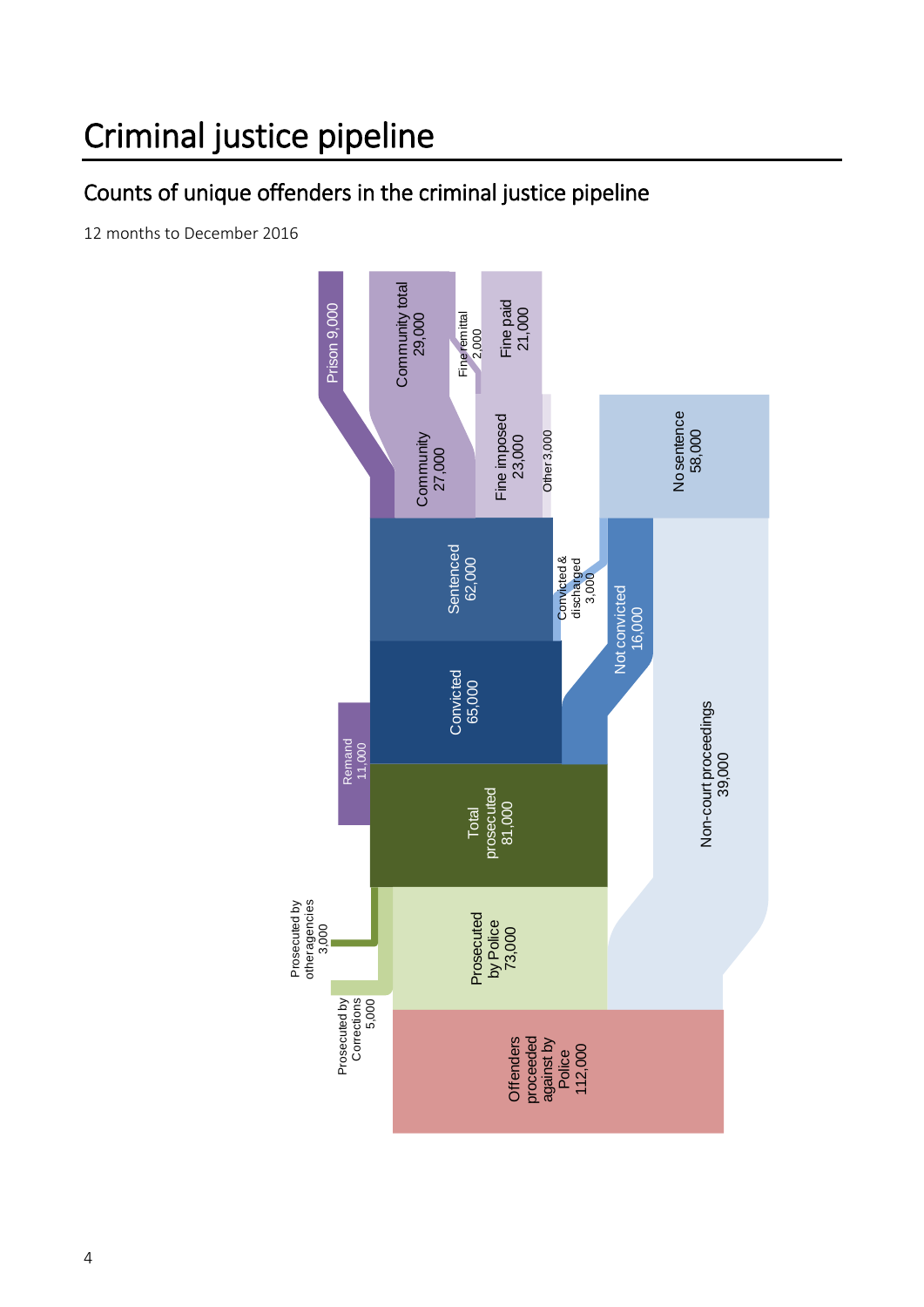### <span id="page-6-0"></span>Police proceedings have risen

Police proceedings against apprehended offenders are the main entry point into the criminal justice pipeline:

- Proceedings against apprehended offenders fell by one-third from a peak in 2009 until early 2014, due to falling crime and the Policing Excellence initiatives.
- Since then, the number of Police proceedings has started to rise, while remaining substantially below the 2009 peak. Court proceedings rose 2% in the last quarter, and 3% over the last year. While prosecutions for public order offences and drink driving have continued to fall, prosecutions for assault and sexual offences, burglary, drugs, and breaches of bail and Court orders rose.

|                           | Current quarter |                |             | Last 12 months |                |  |  |
|---------------------------|-----------------|----------------|-------------|----------------|----------------|--|--|
| <b>Police Proceedings</b> | Proceedings     | Change         | Proceedings | Change         | Change         |  |  |
|                           |                 | c.f. last year |             | c.f. last year | c.f. 2009 peak |  |  |
| By court action           | 30,500          | 2%             | 120,400     | 3%             | $-32%$         |  |  |
| Other actions             | 13,300          | 0%             | 56,000      | 3%             | $-24%$         |  |  |
| Total                     | 43,800          | 1%             | 176,400     | 3%             | $-30%$         |  |  |

#### Court action as a proportion of total proceedings continues to rise

In addition to changes in crime, changes in legislation and operational practice can have a large impact on pipeline flows. For example, past inflows into the criminal justice system have been strongly influenced by the Policing Excellence initiatives, with a focus on prevention and alternatives for proceeding against offenders (i.e. court versus non-court action).

As a proportion of all proceedings, court action had fallen fell from about 72 percent in the December 2009 quarter to 64 percent in the December 2013 quarter, as Police made greater use of alternative resolutions, such as warnings. In the December 2016 quarter, this proportion has risen to 70 percent.



The brief increase in the number of non-court action proceedings in June 2016 should be interpreted with caution, as Police updated records ahead of the fiscal year end, with the June 2016 number including earlier proceedings. Most court actions against offenders were already up-to-date, so the update primarily affected non-court warnings for adult offenders and other non-court actions for youth offenders.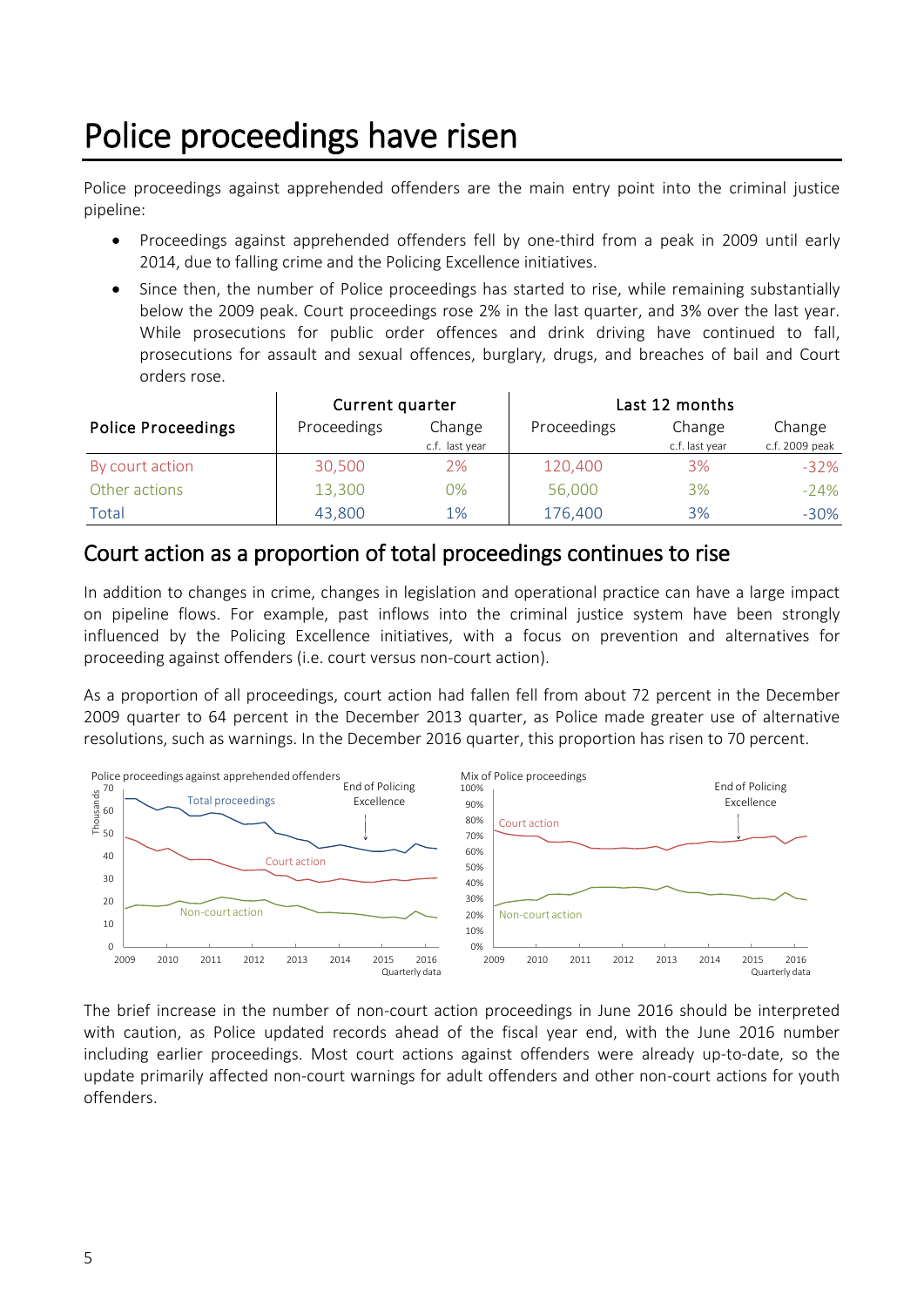### <span id="page-7-0"></span>Court volumes are rising, especially serious cases

### Court volumes flattened after five years of decline, and now have turned

Falling recorded crime and the Policing Excellence initiatives that kept many offenders out of court led to a large fall in the number of criminal court cases disposed from the 2009 peak until 2014. Since then overall disposal volumes have increased only slightly.

|                  |        | Case disposals           | Cases on hand  |                          |                          |                        |                          |
|------------------|--------|--------------------------|----------------|--------------------------|--------------------------|------------------------|--------------------------|
|                  |        | Current quarter          | Last 12 months |                          |                          | End of current quarter |                          |
| Criminal cases   | Cases  | Change<br>c.f. last year | Cases          | Change<br>c.f. last year | Change<br>c.f. 2009 peak | Cases                  | Change<br>c.f. last year |
| Category 1       | 3.000  | $-6%$                    | 13,000         | $-4%$                    |                          | 2,375                  | $-2%$                    |
| Category 2       | 15,000 | 1%                       | 63.700         | 0%                       |                          | 12,933                 | 3%                       |
| Category 3 and 4 | 9.600  | 1%                       | 41.100         | 5%                       |                          | 19.087                 | 16%                      |
| Total            | 27.600 | 0%                       | 117.800        | 1%                       | $-43%$                   | 34.395                 | 9%                       |

#### Serious cases continue to increase

Charges that attract maximum sentences of 2 or more years in prison have risen. These Category 3 and 4 cases (see Glossary for definition) have increased by 5 percent (disposals) and 16 percent (cases on hand) compared with the year to December 2015. This recent increase is driven by an increase in violence charges – especially family violence – from a low point 12 months earlier. The increase in active cases is likely to impact service demand along the pipeline over the next few months.

#### Court volumes are forecast to rise

The number of cases disposed tends to broadly match the inflow of new cases, though disposals always show greater seasonal variation (due to scheduling of events especially around Christmas).

Because cases with more serious charges require more court events and take longer to dispose, the number of active cases on hand has started to rise. This follows a period of an effectively level numbers of cases on hand between 2013 and 2015.

The number of court case disposals is forecast to rise over the next decade.

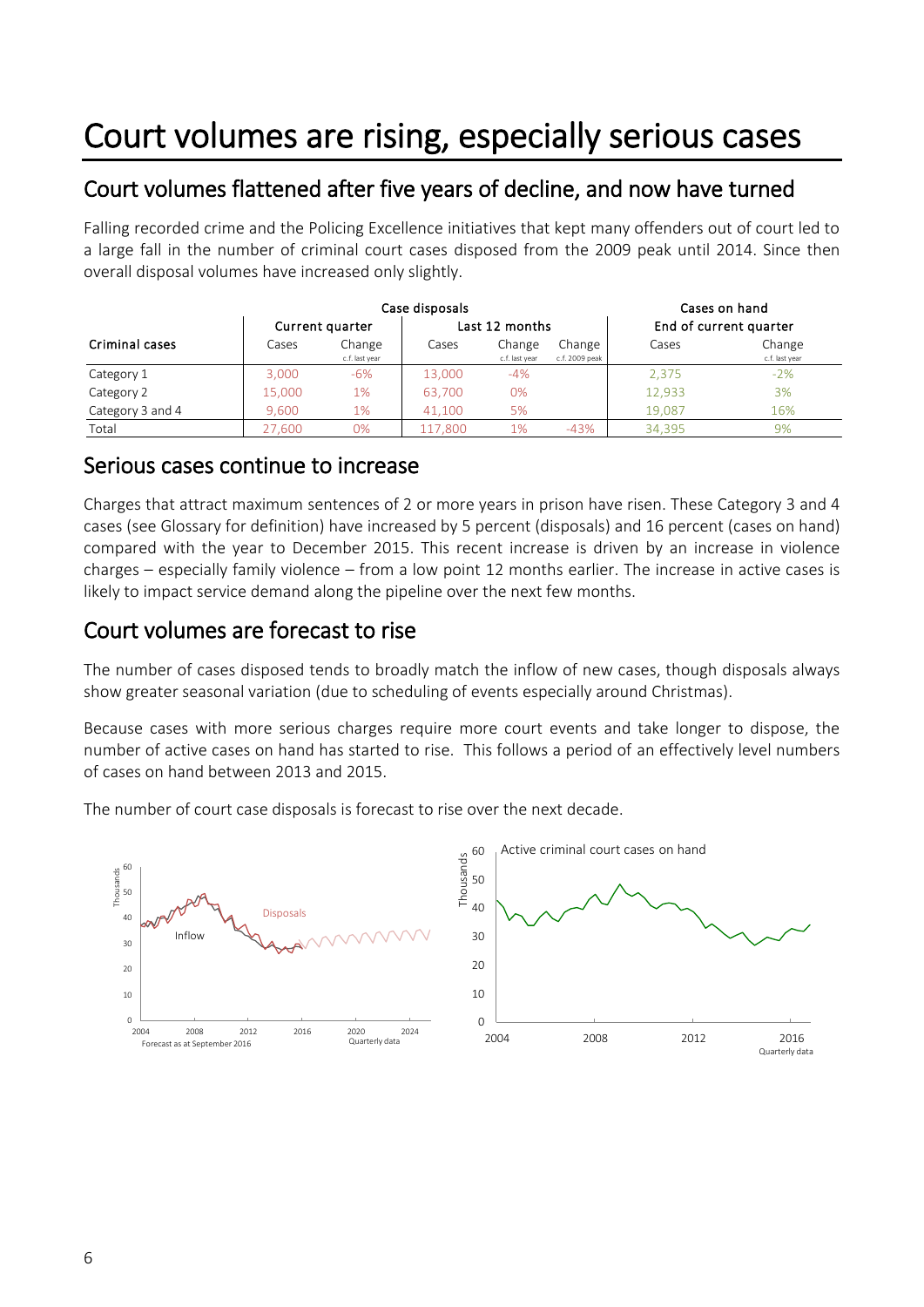### <span id="page-8-0"></span>Crown Law case volumes will rise slowly

Crown Law handles serious court cases that require the participation of Crown solicitors.

The number of Crown Law cases is small and volatile, especially for High Court jury and Court of Appeal cases, and this can lead to large percentage changes between time periods.

|                                  |          | Current quarter |                         | Last 12 months             |       |                         |
|----------------------------------|----------|-----------------|-------------------------|----------------------------|-------|-------------------------|
| Disposals by case type           | Forecast | Cases           | Change<br>cf. last year | Difference<br>cf. forecast | Cases | Change<br>cf. last year |
| District Court jury trial        | 751      | 720             | 0%                      | $-4\%$                     | 2753  | 12%                     |
| Judge-alone                      | 206      | 210             | 4%                      | 2%                         | 809   | $-2%$                   |
| High Court jury                  | 52       | 37              | $-29%$                  | $-29%$                     | 163   | 37%                     |
| Court of Appeal                  | 105      | 97              | $-10%$                  | -8%                        | 502   | 3%                      |
| High Court appeal                | 268      | 257             | $-2%$                   | $-4%$                      | 851   | 4%                      |
| <b>Total Crown Law disposals</b> | 1382     | 1321            | $-2%$                   | $-4%$                      | 5078  | 8%                      |

#### Crown Law case disposals are now projected to rise gradually

The new March 2017 Crown Law forecast projects Crown Law disposals to rise gradually over the period from January 2017 to December 2021. The forecast is for:

- An upward trend overall in case disposal volumes, due to:
	- o the rising Court volumes, including more District Court jury trials in the first few years
	- o the impact of additional Police numbers and new family violence legislation in later years
- A continuation of recent level trends in High Court and appeal cases, given the end of Policing Excellence and the absence of other significant proposals for legislative or operational change.



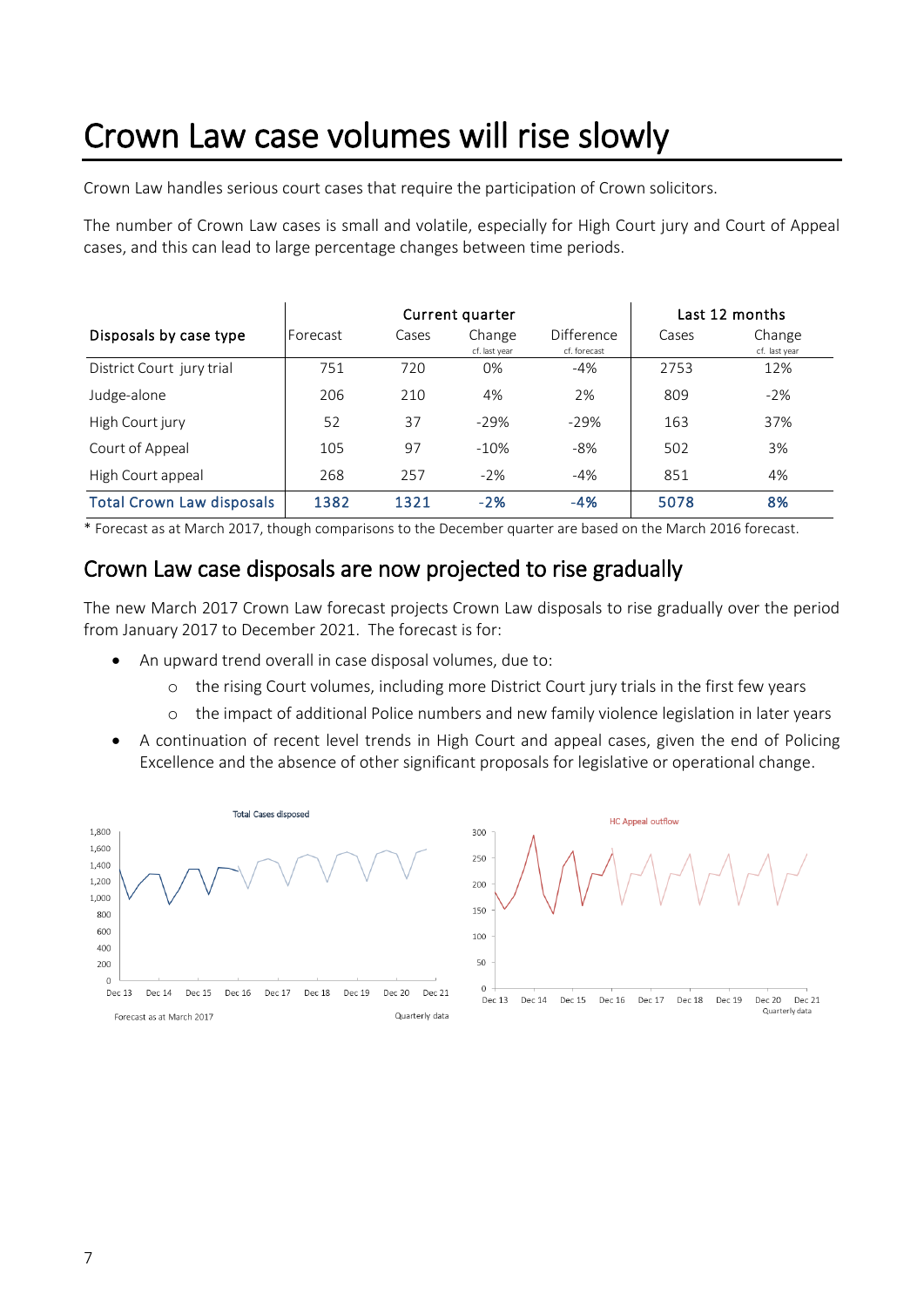### <span id="page-9-0"></span>Legal aid expenditure is projected to rise

Legal aid expenditure for private lawyers covers six court jurisdictions, with the largest being criminal and family cases. This report includes the legal aid forecast for 2016-2021.

Legal aid expenditure has risen compared to last year, especially in the criminal jurisdiction. This is due to an increase in the number of offences resulting in court action, and more serious charges for domestic violence offending. Also, a greater proportion of cases goes to the private bar as there is a limit to the number of cases able to be taken by the Public Defence Service (PDS), while it grows its capacity following extra funding in the 2016 Budget.

|                                         |                    |                       | Current quarter                   |                                     | Last 12 months        |                                   |  |
|-----------------------------------------|--------------------|-----------------------|-----------------------------------|-------------------------------------|-----------------------|-----------------------------------|--|
| Legal Aid jurisdiction                  | Forecast<br>(5000) | Expenditure<br>(5000) | Change<br>compared with last year | Difference<br>compared withforecast | Expenditure<br>(SOOO) | Change<br>compared with last year |  |
| Criminal                                | \$19,000           | \$20,000              | 26%                               | 5%                                  | \$68,466              | 14%                               |  |
| Family                                  | \$12,000           | \$12,000              | 3%                                | 0%                                  | \$44,721              | 0%                                |  |
| Civil                                   | \$1,400            | \$1,800               | 10%                               | 29%                                 | \$6,212               | 7%                                |  |
| Waitangi Tribunal                       | \$3,700            | \$3,900               | 23%                               | 5%                                  | \$15,077              | 21%                               |  |
| Duty Laywer scheme                      | \$2,800            | \$2,800               | 2%                                | 0%                                  | \$10.827              | 6%                                |  |
| PDLA scheme                             | \$98               | \$100                 | 6%                                | 2%                                  | \$374                 | 1%                                |  |
| Total legal aid excluding debt recovery | \$39,000           | \$41,000              | 15%                               | 5%                                  | \$145,678             | 9%                                |  |

\* Forecast as at September 2016, amended to accommodate impact of additional Police numbers.

#### Criminal, family and civil expenditures are rising



After peaking in 2009-2010, legal aid expenditure fell substantially as a result of fewer criminal prosecutions, expansion of the PDS, and new operational policies. The Family Court Proceedings Reform Act of March 2014 yielded a 19 percent reduction in the number of Care of Children Act applications. However, overall legal aid expenditure in the family jurisdiction is increasing due to more applications for protection orders, again reflecting an increased focus on domestic violence.

#### Total legal aid expenditure is projected to rise

Currently, the total legal aid expenditure is forecast to grow steadily through to 2021, from \$137m in 2015-16 to \$148m in 2016-2017, and to \$164m by 2020-21.

For criminal legal aid this is due to:

The current increase in the number of serious charges (with a greater proportion of cases requiring legal aid going to the private bar, given PDS constraints).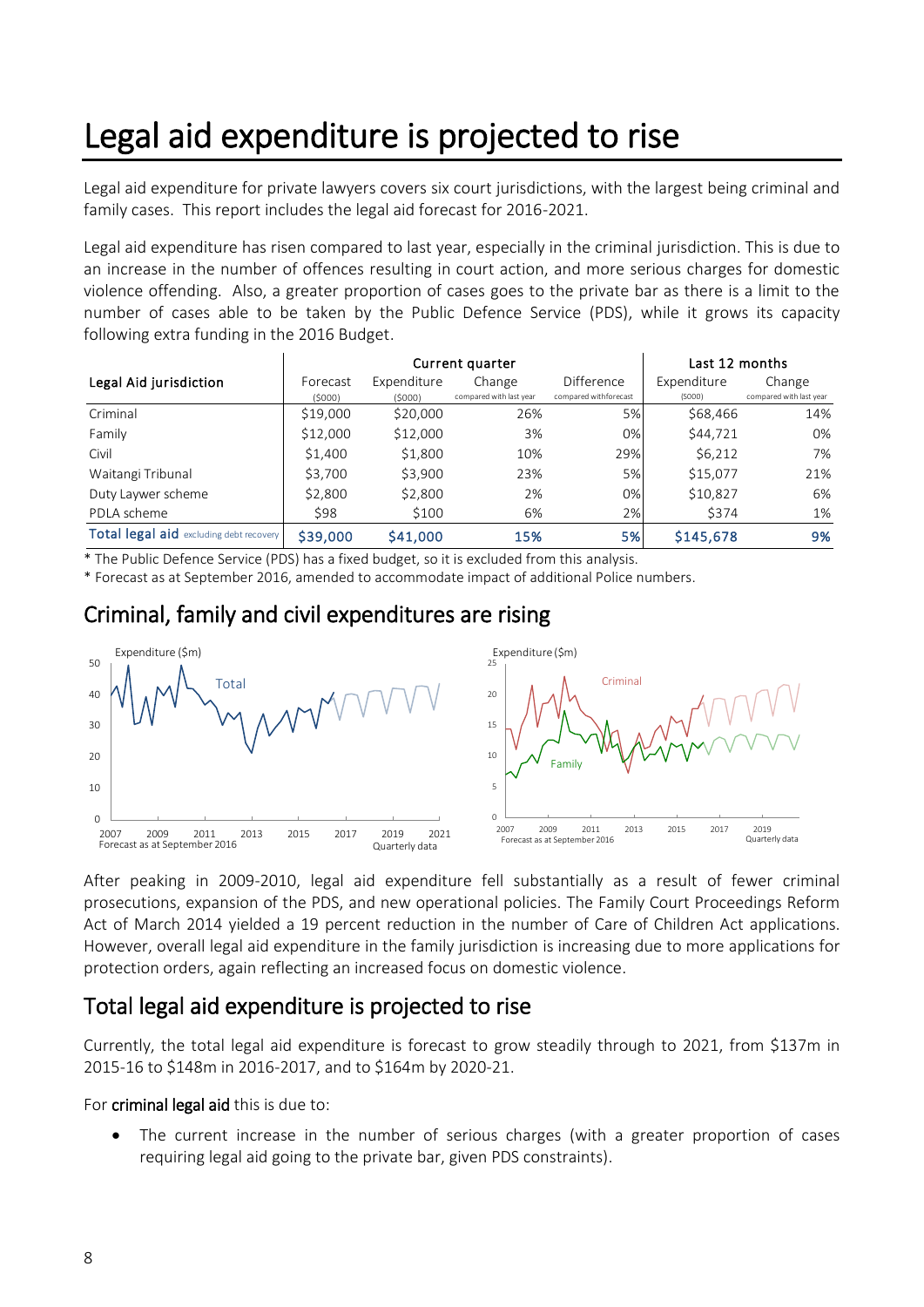- In later years, the increase in cases in the system as a result of increased Police numbers, and domestic violence legislation expected to be enacted later in 2017.
- The impact of growing numbers of cases requiring legal aid will in future be offset in part by PDS taking on more cases, as it grows its capacity over time, following extra funding for PDS in the 2016 Budget.

Family legal aid expenditure is forecast to increase slowly for three years.

Much of the additional expenditure in the Family jurisdiction occurs early on: guardianship orders for vulnerable children are already in place, and the forecast accommodates agreed changes in fee schedules coming in over three years.

Waitangi Tribunal expenditure is roughly constant for three years, after which there is a fall. This represents the increasing impact of contemporary claims, taking over from the declining numbers of historic claims; contemporary claims are expected to be smaller.

Payments for the Duty Lawyer scheme increase steadily, due to a steady increase in duty lawyer hours for both PDS and private lawyers. The Police Detention Legal Assistance Scheme (PDLA) costs are forecast to be flat.

| Jurisdiction (\$000) | 2015-16<br>(actual) | 2016-17<br>(forecast) | %age<br>change on<br>2015-16 | 2020-21<br>(forecast) | %age change<br>on 2015-16 |
|----------------------|---------------------|-----------------------|------------------------------|-----------------------|---------------------------|
| Criminal             | \$62,077            | \$70,962              | 14%                          | \$82,100              | 32%                       |
| Family               | \$44,585            | \$46,464              | 4%                           | \$50,998              | 14%                       |
| Civil                | \$6,187             | \$5,565               | $-10%$                       | \$5,985               | $-3%$                     |
| Waitangi             | \$13,664            | \$13,699              | 0%                           | \$12,430              | $-9%$                     |
| Duty lawyer          | \$10,580            | \$10,966              | 4%                           | \$11,861              | 12%                       |
| PDLA                 | \$375               | \$370                 | $-1%$                        | \$372                 | $-1\%$                    |
| Total                | \$137,467           | \$148,026             | 8%                           | \$163,746             | 19%                       |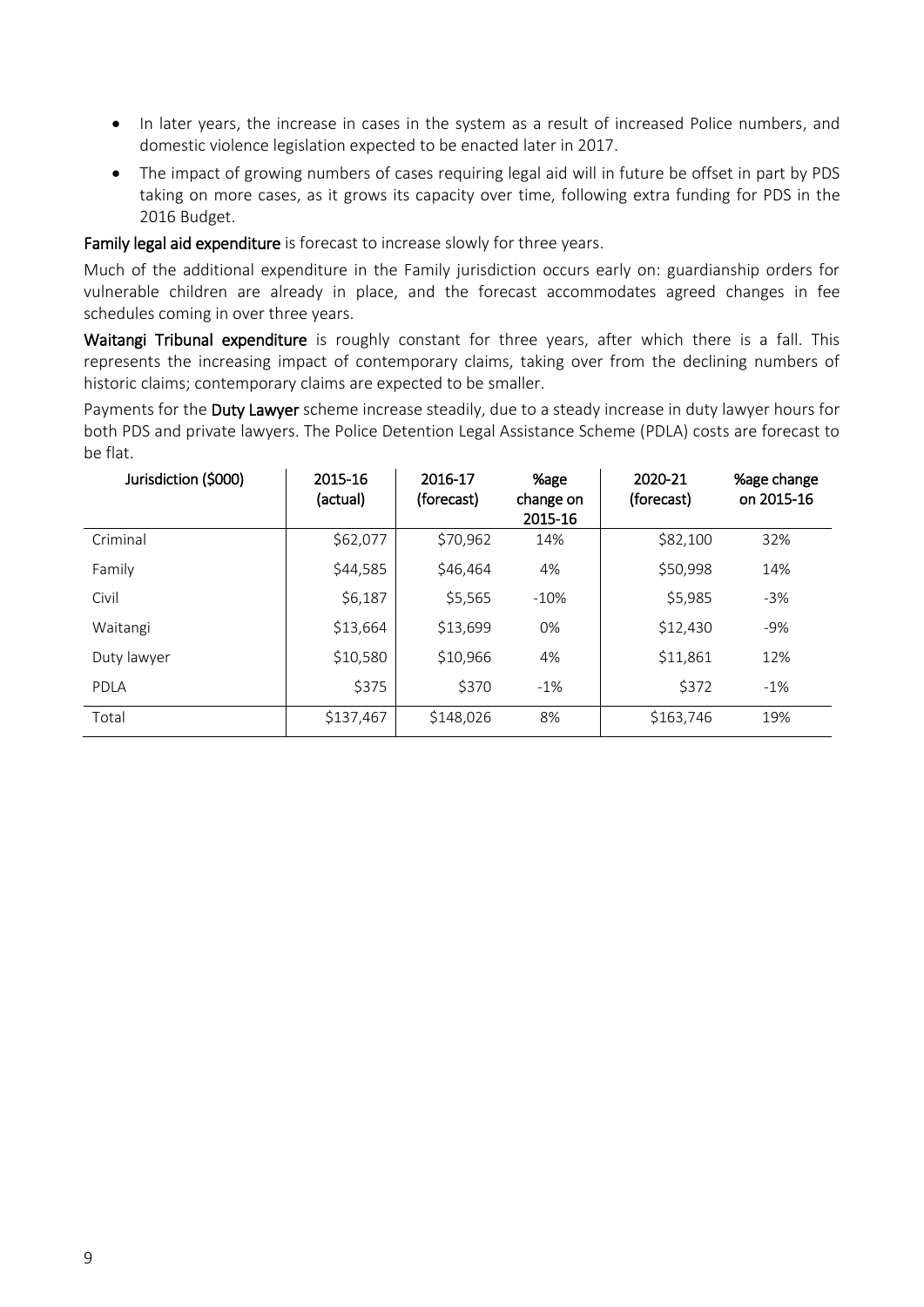# <span id="page-11-0"></span>Court-imposed fines are down slightly

### Total dollar amount imposed is levelling off after a decline from last year

The total dollar amount of court-imposed fines imposed has decreased markedly since peaking in 2009, even though a decrease in the number of court-imposed fines has been partly outweighed by an increase in average fine amount. For the year to December 2016, court-imposed fines are:

- Down 2 percent compared with the previous year.
- Down 29 percent compared with the year to December 2009.

|                    |          |        | Current quarter                   |                            |        | Last 12 months                    |
|--------------------|----------|--------|-----------------------------------|----------------------------|--------|-----------------------------------|
| Monetary penalty   | Forecast | Actual | Change<br>compared with last year | Difference<br>cf. forecast | Actual | Change<br>compared with last year |
| <b>Impositions</b> | \$11m    | \$10m  | $-11%$                            | -8%                        | \$43m  | $-2%$                             |
| Receipts           | S9m      | \$9m   | $-4%$                             | $-1\%$                     | \$34m  | $-4%$                             |
| Remittals (number) | 555      | 583    | 2%                                | 5%                         | 2.306  | $-18%$                            |

\* Forecast as at April 2016.

The Policing Excellence initiative resulted in fewer fines being imposed, as minor offences that otherwise would have attracted low-value fines were increasingly kept out of court.

#### Forecast fines to slowly decrease

Recent trends reflect our key assumption of a continuing slow decline in the use of monetary penalties, coupled with the impact of payment arrangements being managed by Collections.

Recent trends and the forecast reflect:

- A continuing slow fall in the use of fines; both impositions and receipts decline.
- Greater use of payment arrangements for fines, so the ratio of receipts to impositions will also decline slowly.
- Fewer fines being remitted to community work sentences, because of the use of payment arrangements.



The seasonal fall in impositions in the December quarter produced a spike in receipts as a proportion of amount imposed. This quarter often results in an unusual pattern.





2010

2012

2014

2016

Quarterly data

2018

2008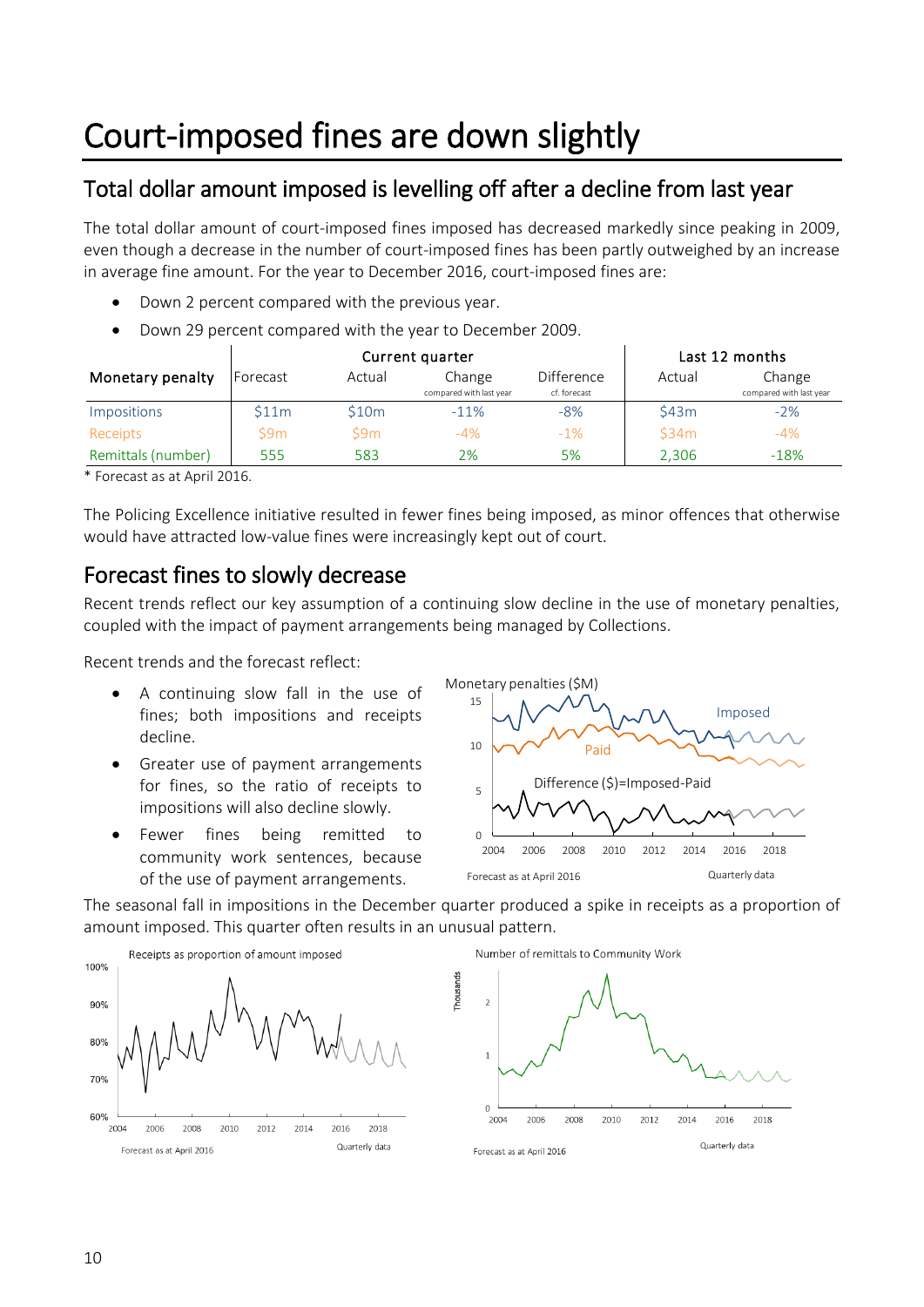# <span id="page-12-0"></span>Numbers of community sentences will rise slowly

The number of community-based sentence starts has fallen, though they have become a larger proportion of sentences. This fall in starts is mainly due to a decrease in Community Work sentences, which are about half of all community sentences. Community Work starts have fallen due to a trend towards more serious charges and more serious sentence types, and are falling faster than expected.

| WHICH ALE ADOUL HAIL OF AIL COMMUNICY SCHLENCES. COMMUNICY VVOLK SLATLS HAVE TAILEN QUE LO A LIENU<br>towards more serious charges and more serious sentence types, and are falling faster than expected. |          |                 |                |              |                 |               |
|-----------------------------------------------------------------------------------------------------------------------------------------------------------------------------------------------------------|----------|-----------------|----------------|--------------|-----------------|---------------|
|                                                                                                                                                                                                           |          | Current quarter | Last 12 months |              |                 |               |
| Community sentence                                                                                                                                                                                        | Forecast | Actual sentence | Change         | Difference   | Sentence starts | Change        |
|                                                                                                                                                                                                           |          | starts          | cf. last year  | cf. forecast |                 | cf. last year |
| Home Detention                                                                                                                                                                                            | 900      | 800             | $-5%$          | $-11%$       | 3,276           | 0%            |
| Community Detention                                                                                                                                                                                       | 1.300    | 1,200           | $-9%$          | -8%          | 4.629           | $-8%$         |
| Intensive Supervision                                                                                                                                                                                     | 800      | 800             | 2%             | 0%           | 2.918           | 2%            |
| Supervision                                                                                                                                                                                               | 2,900    | 2.700           | 1%             | $-7%$        | 10,967          | 3%            |
| Community Work                                                                                                                                                                                            | 6.200    | 5.600           | -8%            | $-10%$       | 23,655          | -9%           |
| <b>Total Community starts</b>                                                                                                                                                                             | 12,100   | 11.100          | $-5%$          | $-8%$        | 45,445          | $-5%$         |

\* Forecast as at November 2016.

### Community sentences will rise, but only slowly

Community-based sentences are forecast to initially rise, before slowly flattening. This reflects the increase in the number of offenders passing through the pipeline.

Our view takes into account that some drivers of volume will not impact community sentences. In particular, domestic violence offending is often not considered suitable for certain community sentences due to the lack of a suitable alternative address in the community.



### Particular increase in use of Intensive Supervision sentences

The number of Intensive Supervision starts increased by 17 percent in the two years from 2014 to 2016, while the number of people serving an Intensive Supervision sentence has increased by 22 percent over the same time (reflecting an increase in the length of time imposed for these sentences). These increases are consistent with a trend towards using more serious sentences, and we project them to increase for two more years.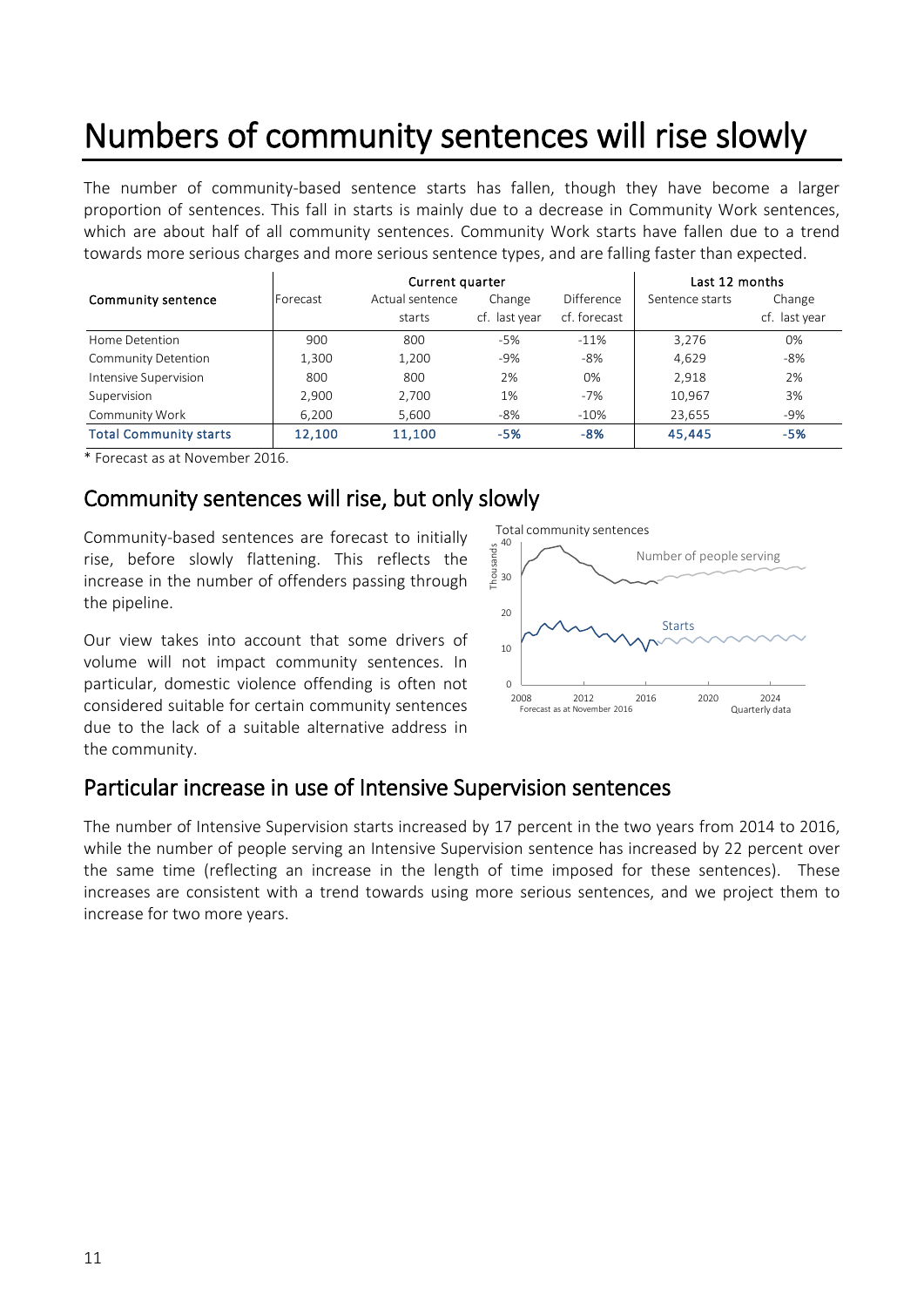

### More numbers released on conditions, but other post-sentence orders flat

Parole starts are projected to be flat.

Numbers released on conditions have increased substantially. We project this to continue for a short while before the rate of increase slackens. This pattern is similar to the trends seen in Category 3 cases, and suggests that, while more cases may be prosecuted on more serious charges, resultant prison sentences remain at the shorter end of the range.



Historic data and forecasts for the full set of Community Sentence projections are available separately.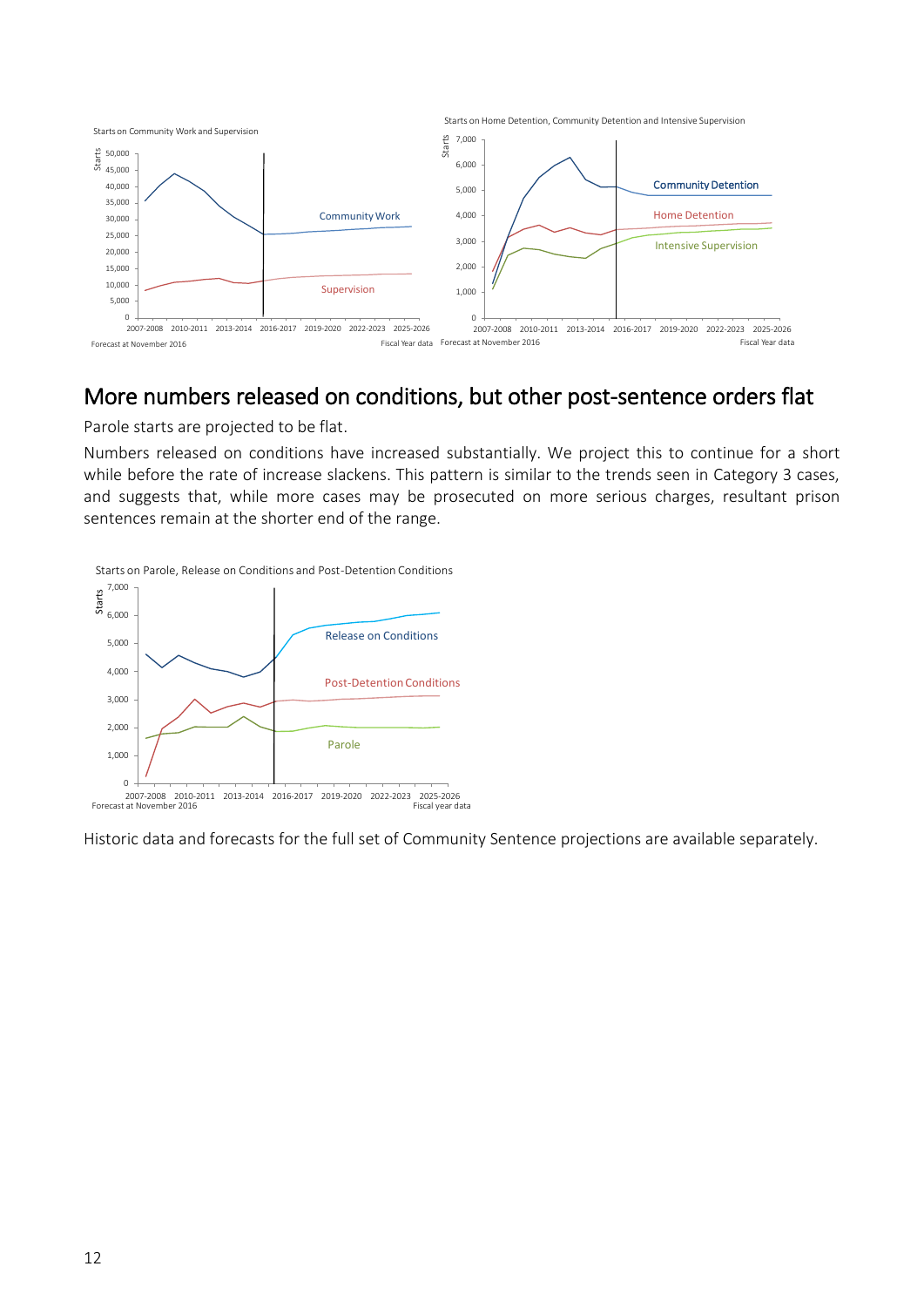### <span id="page-14-0"></span>Prison population continues to rise

### Remand population has risen fast

The prison population has risen by 8 percent in the last year, taking the population to 9,850 at the end of December. This was well ahead of our previous 10 year projection. The growing remand population accounts for 60% of the growth in the last year.

|                                        |          |        | Last 12 months             |                            |        |                         |
|----------------------------------------|----------|--------|----------------------------|----------------------------|--------|-------------------------|
| Prison population                      | Forecast | Actual | Change<br>c.f last quarter | Difference<br>cf. forecast | Actual | Change<br>cf. last year |
| Remand                                 | 2.770    | 2,740  | $-1\%$                     | $-1%$                      | 2,290  | 19%                     |
| Sentenced                              | 7,110    | 7,100  | 0%                         | 0%                         | 6,860  | 4%                      |
| <b>Total</b>                           | 9,880    | 9,850  | 0%                         | 0%                         | 9,160  | 8%                      |
| * 1-year forecast as at November 2016. |          |        |                            |                            |        |                         |

Reasons for the rise in remand:

- The increase in serious charges brought to Court.
- The Bail Amendment Act 2013, which continues to cause more of these offenders to be remanded. That legislation made it less likely that some types of offenders will be granted bail.
- More time spent on remand. One reason is the increase in the number of serious cases in Court. Another contributor since December 2014 is the use of pre-sentence restorative justice.



### Sentenced population is starting to increase, following the remand increase

The major component of the prison population – sentenced prisoners – remained level at about 6,700 to 6,900 over the past five years. However, in the last year the sentenced population has increased by 4%, following the increase in the remand population. The growth has been mainly in prison starts with shorter sentences, partly explaining the difference in growth between the sentenced and remand muster.

### Prison population projection revised up

The November 2016 projection (updated in February for extra police numbers) is for the total prison population to rise at around 3 percent per year for the next four years, then to slowly level off, reaching 12,200.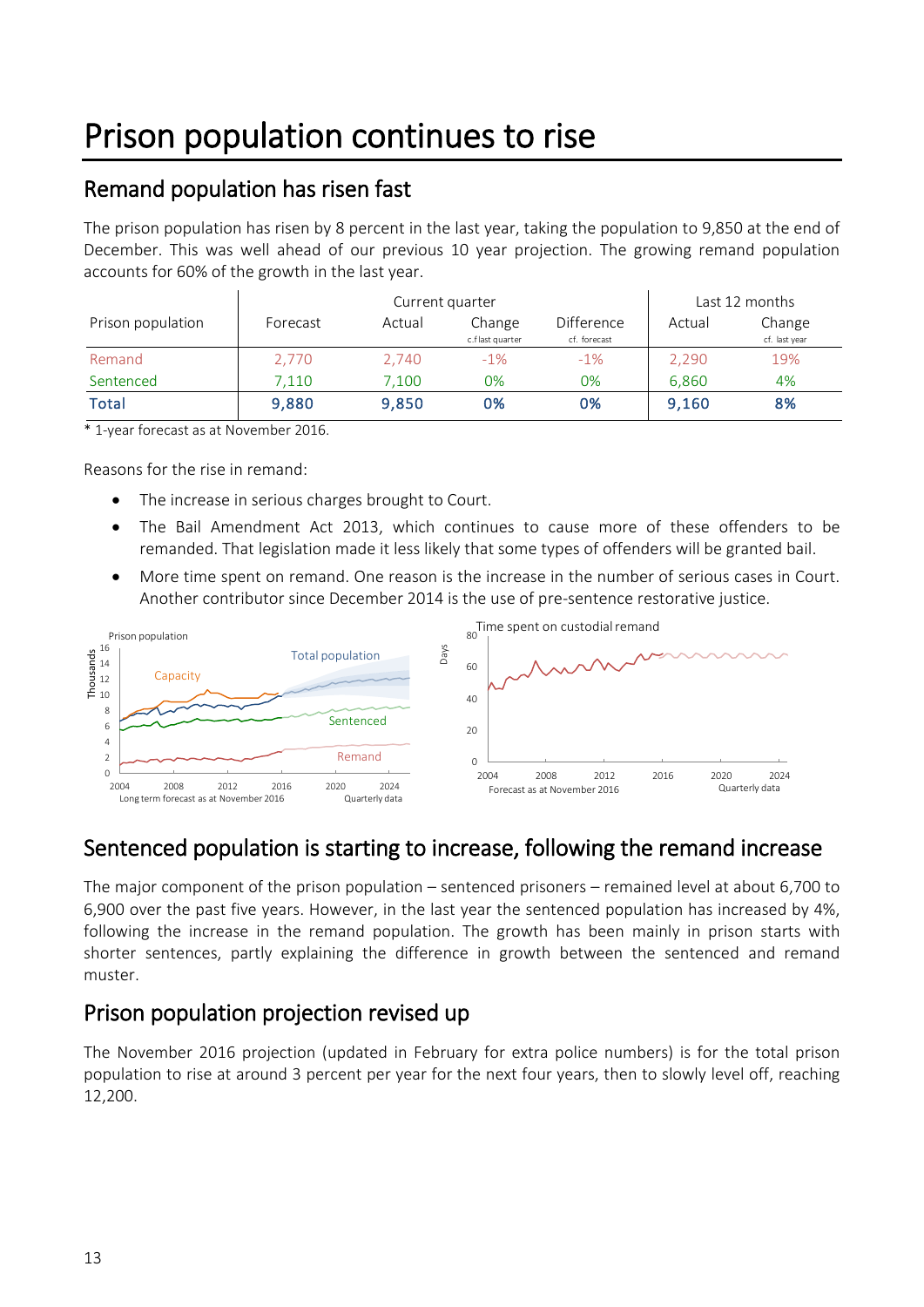The main drivers of that rise are:

- Inflow: we assume an ongoing rise in prosecutions over the whole forecast period, but with a particular focus in the first three years on 'Category 3' charges – those with a tariff of two years and greater. This includes the impact of additional police numbers and the new domestic violence legislation, and the impact from offenders deported from Australia.
- **Remand rate:** the remand rate has been rising over time, particularly since the Bail Amendment Act 2013. This is expected to continue, amplifying the flow into the remand population.
- Remand time: after a rise from mid-2013, remand time has stabilised, and we are not projecting an increase from current levels.
- Outflow: the increase in the proportion of imposed sentence served (after a sustained rise from 2004) has mostly levelled off, and we project only a small, slow increase. The 'three strikes' legislation means a long-term increase in the sentenced population due to those prisoners serving time without parole.

We do not project changes in the conviction rate, sentence mix or imposed sentence length. The proportion of remandees becoming sentenced prisoners is also assumed to remain constant.

#### Scenarios explore impact of alternative assumptions



These projections are based on assumptions and expert judgement, and thus subject to uncertainty. This is a particular challenge during times of change in underlying patterns.

We have prepared two scenarios around our baseline projection of 12,200 by 2025-2026. Scenarios enable us to examine the comparative impact of different key assumptions, in this case the assumed growth in inflows, and time on remand.

The 'upward scenario' assumes a more sustained increase in Category 3 charges, resulting in greater numbers in custodial remand, with a subsequent impact on the sentenced population. While this is not the central expectation of the sector, the assumptions are credible. This scenario reaches a maximum total population of 13,300 in 2025-26.

The lower scenario assumes the rise in Category 3 charges ceases after the first year, and that there is a five day saving in the average time on remand. These assumptions dampen the upward momentum, but existing pressures will continue to cause the population to rise to 11,400 in 2025-26.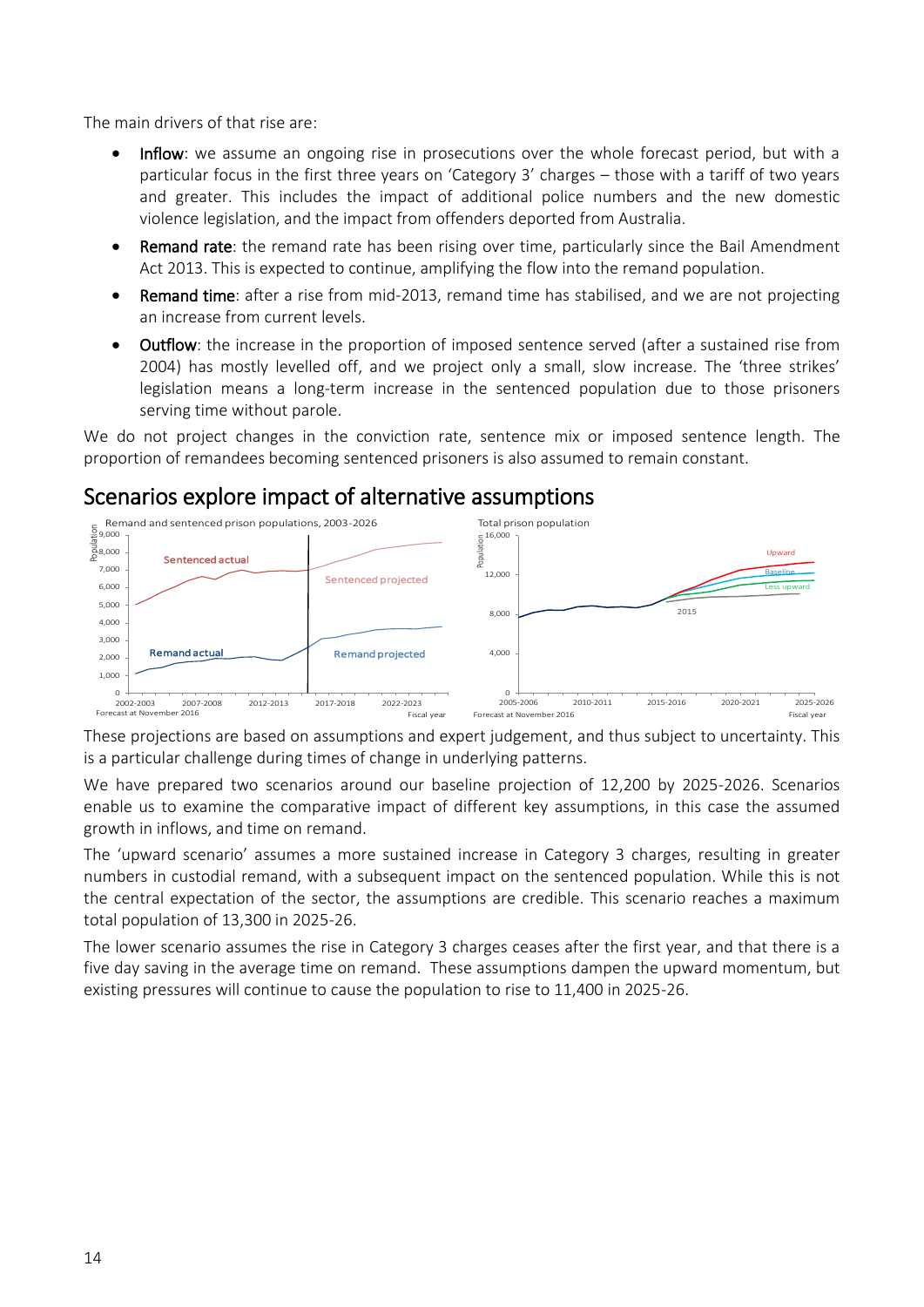### <span id="page-16-0"></span>Glossary of terms

Case Categories: Offences are classified within four categories as defined in section 6 of the Criminal [Procedure Act 2011.](http://www.legislation.govt.nz/act/public/2011/0081/latest/DLM3360039.html#DLM3360039) In broad terms, these are:

- Category 1: offences not punishable by imprisonment.
- Category 2: offences punishable by a term of imprisonment of less than 2 years.
- Category 3: offences punishable by imprisonment for life or by imprisonment for 2 years or more.
- Category 4: the most serious offences, including homicide, treason, espionage, piracy and corruption offences, as defined in Schedule 1 of the Act.

Crown Law case disposals: Measures the number of cases that are handled by Crown Law and Crown solicitors. These include, for example, all Category 4 cases, and appeals. We count disposals to align with Crown Law's workload assessments. The measure is obtained by combining projections of disposals for each of the different types of case handled by Crown Law.

Community Detention: Punitive sentence for low level of risk offenders who have patterns of offending at specific times of the day or week. Community Detention restricts an offender's movements during their curfew, and requires the offender to remain at an approved residence at certain times specified by the court. Community Detention length ranges between 14 days and six months.

Community Work: Punitive sentence that gives offenders an opportunity to take responsibility for their offending and learn new skills and work habits. Offenders do unpaid work in the community to pay something back for the offence they have committed. Community Work hours range between 40 and 400 hours (at up to 40 hours per week).

Criminal justice pipeline: Working as a justice sector recognises that there is a pipeline across the criminal justice system, which extends from the investigation of crime to arrest and prosecution, through to courts, sentencing, sentence management and rehabilitation. The numbers of offenders in the main parts of the pipeline are shown on page [4.](#page-5-0) Policies and approaches in one part of the system can have significant effects on others. Joining up our services allows agencies to identify these sector-wide effects, and implement changes that have the best outcomes for the sector as a whole.

Duty lawyer scheme: Provides a lawyer at the start of the court process for criminal defendants who would otherwise lack legal representation.

Home Detention: Punitive and rehabilitation sentence that is an alternative to imprisonment for short prison sentences (two years or less). It requires an offender to remain at a suitable and approved residence at all times, and be monitored 24 hours a day, seven days a week. Home Detention length ranges between 14 days and one year. Home Detention allows an offender to seek or maintain employment, complete a sentence of Community Work if imposed, access programmes to address their offending and maintain their family relationships.

Intensive Supervision: Community-based rehabilitation sentence for offenders who are convicted of more serious offending, and are more likely to reoffend. It is imposed if the court deems that a sentence of Intensive Supervision would reduce the likelihood of someone offending again, by supporting their rehabilitation needs and re-integration back into the community. Intensive Supervision length ranges from six months to two years.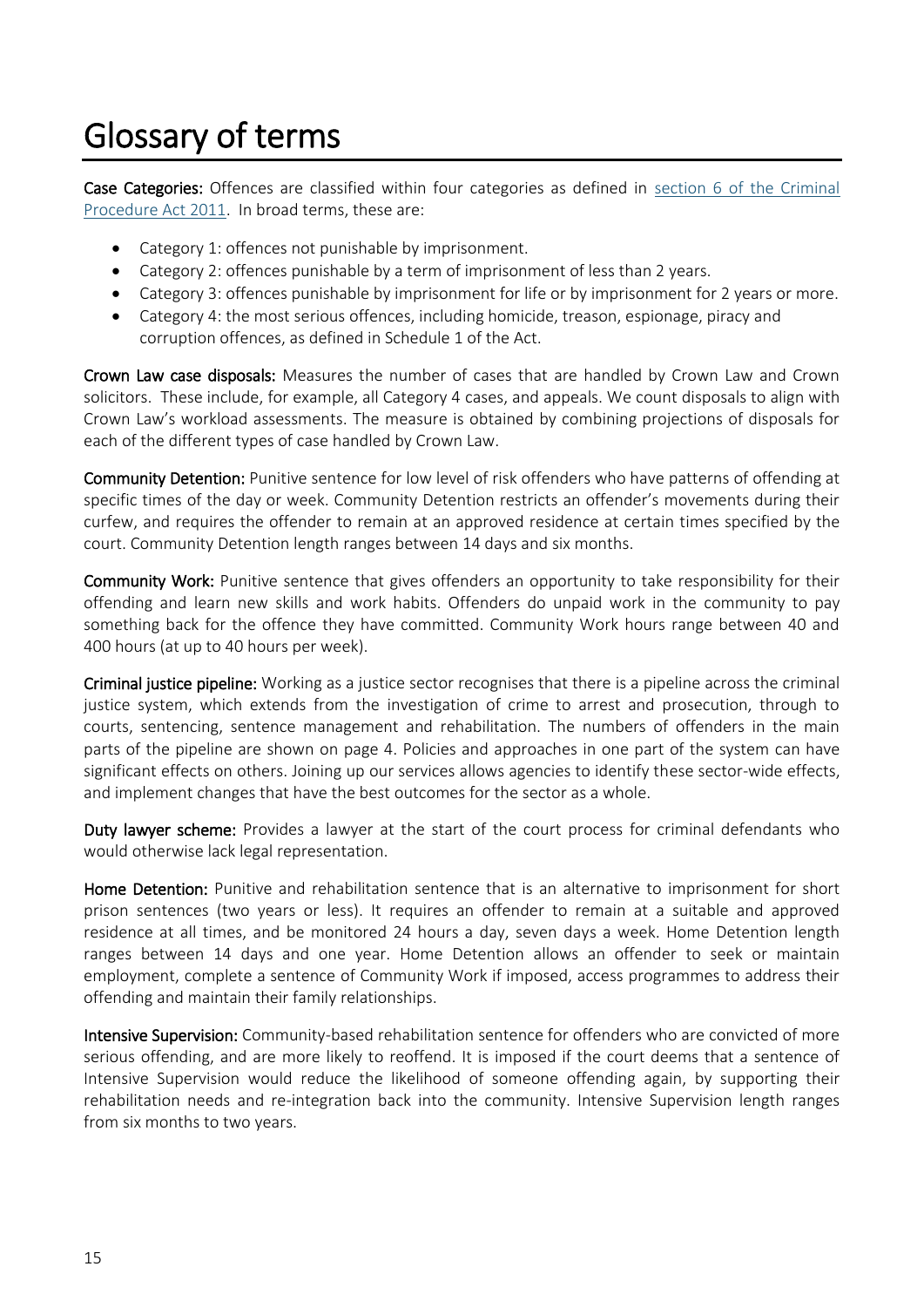Legal Aid: Legal aid is available in all jurisdictions of the court (criminal, family and civil), as well as for claims before the Waitangi Tribunal. Legal aid also supports the Duty Lawyer scheme and the Police Detention Legal Assistance.

Muster: Number of people serving a sentence, for example, Community Work muster.

Police Detention Legal Assistance (PDLA): Provides initial legal advice for persons detained by the Police.

Proceeding: A proceeding is a decision by Police to take action against an alleged offender for one or more offences. Proceedings can be by either court action, such as prosecution, or non-court action, such as a formal warning.

Public Defence Service (PDS): Provides professional, independent criminal legal aid representation to clients who are eligible for legal aid. The Public Defence Service also oversees the duty lawyer scheme in the 15 courts in which it operates.

Remand: In this document, remand means being held in custody while awaiting trial or sentencing. Remand prisoners are kept separate from sentenced prisoners (remand prisoners could be held in police cells, court cells, psychiatric facilities, or in prison). Offenders granted bail are technically remanded on bail, but do not contribute to what is called the remand population in prisons.

Time on remand: Time spent in custody while awaiting trial or sentencing. Any time spent on remand is taken off a person's total prison sentence time.

Remittals: People who do not pay fines may have them remitted to another sentence types, such as Community Work*.*

Supervision: Rehabilitation sentence for offenders convicted of less serious offences, with relatively straightforward rehabilitation needs and a lower risk of re-offending. Supervision provides an offender with opportunities to address the causes of their offending and motivate them to seek positive change. Offenders can be sentenced to supervision for between six months to one year.

Waitangi Tribunal: The Waitangi Tribunal is a permanent commission of inquiry charged with making recommendations on claims brought by Māori relating to actions or omissions of the Crown that potentially breach the promises made in the Treaty of Waitangi.